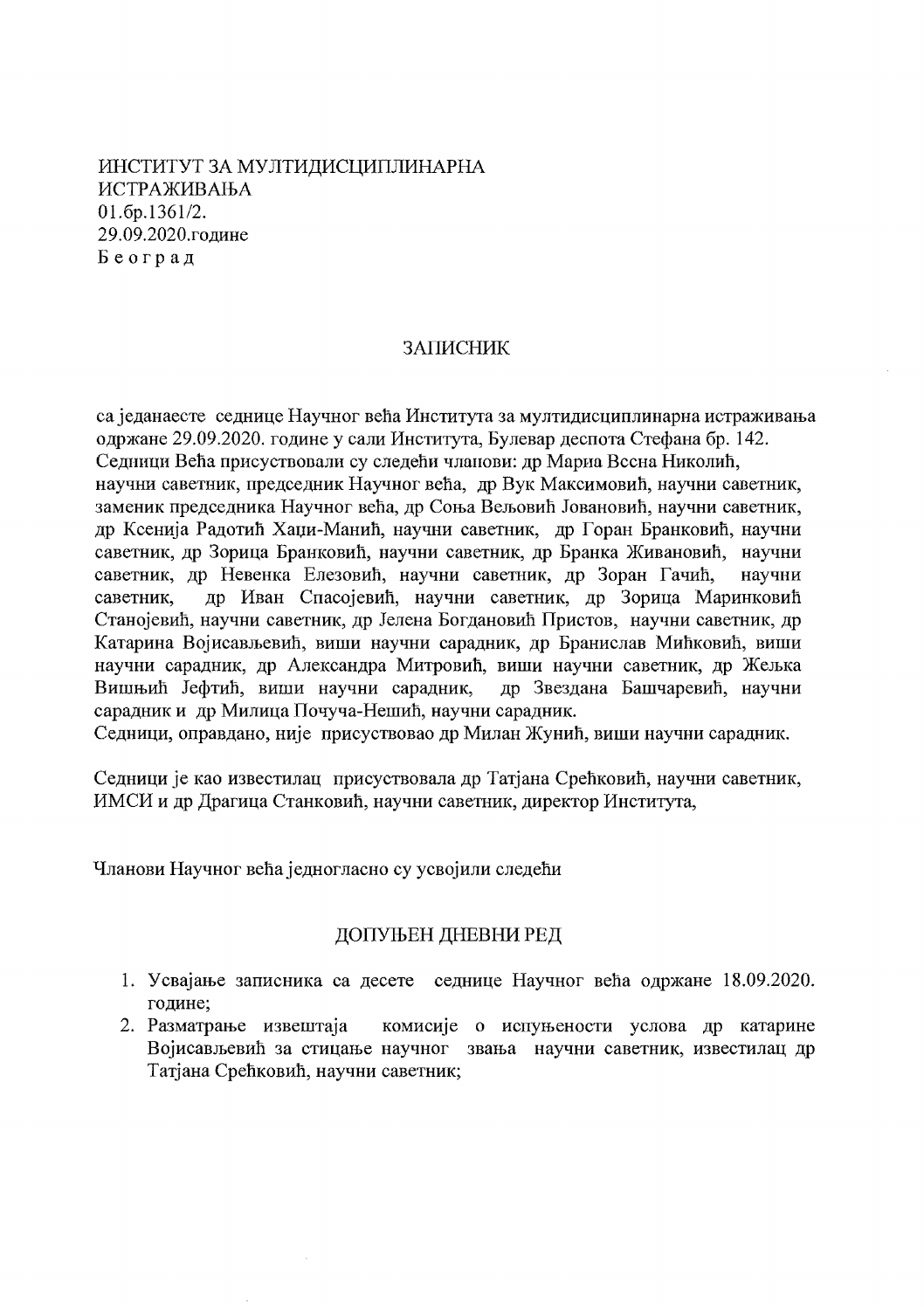- 3. Молба др Драгице Станковић, научног саветника, за давање сагласности за учешће на конкурсу у оквиру програма ИДЕЈА Фонда за науку Републике Србије;
- 4. Молба др Соње Вељовић Јовановић, научног саветника за давање сагласности др Татјани Срећковић, научном саветнику, за учешће на конкурсу у оквиру програма ИДЕЈА Фонда за науку Републике Србије;
- 5. Молба др Веселе Радовић, вишег научног сарадника,, за покретање поступка вредновања поглавља у монографији;
- 6. Молба др Милана Жижића, вишег научни сарадник, за давање сагласности за боравак у Трсту, Италија у периоду од 10. до 20. октобра 2020. године;
- 7. Молба др Горана Бранковића, научни саветника, за давање сагласности за учешће на конкурсу у оквиру програма ИДЕЈА Фонда за науку Републике Србије:
- 8. Покретање поступка за избор новог сазива Научног већа Института за мултидисциплинарна истраживања
- 9. Разно

# Тачка 1.

Научно веће, је једногласно, донело следећу

# ОДЛУКУ

Усваја се записник са десете седнице Научног већа одржане 18.09.2020. године.

# Тачка 2.

Др Татјана Срећковић, научни саветник, поднела је извештај о испуњености услова др Катарине Војисављевић, за стицање научног звања научни саветник.

У изјашњавању о предлогу одлуке учествовали су научни саветници. Након изјашњавања чланова Већа о предлогу одлуке, др Мариа Весна Николић, председник Већа је прогласила да је Научно веће, једногласно, донело следећу

# ОДЛУКУ

- 1. Утврђује се предлог за стицање научног звања научни саветник др Катарине Војисављевић.
- 2. Ову одлуку са документацијом доставити Матичном научном одбору за хемију Министарства просвете, науке и технолошког развоја Републике Србије.

Тачка 3.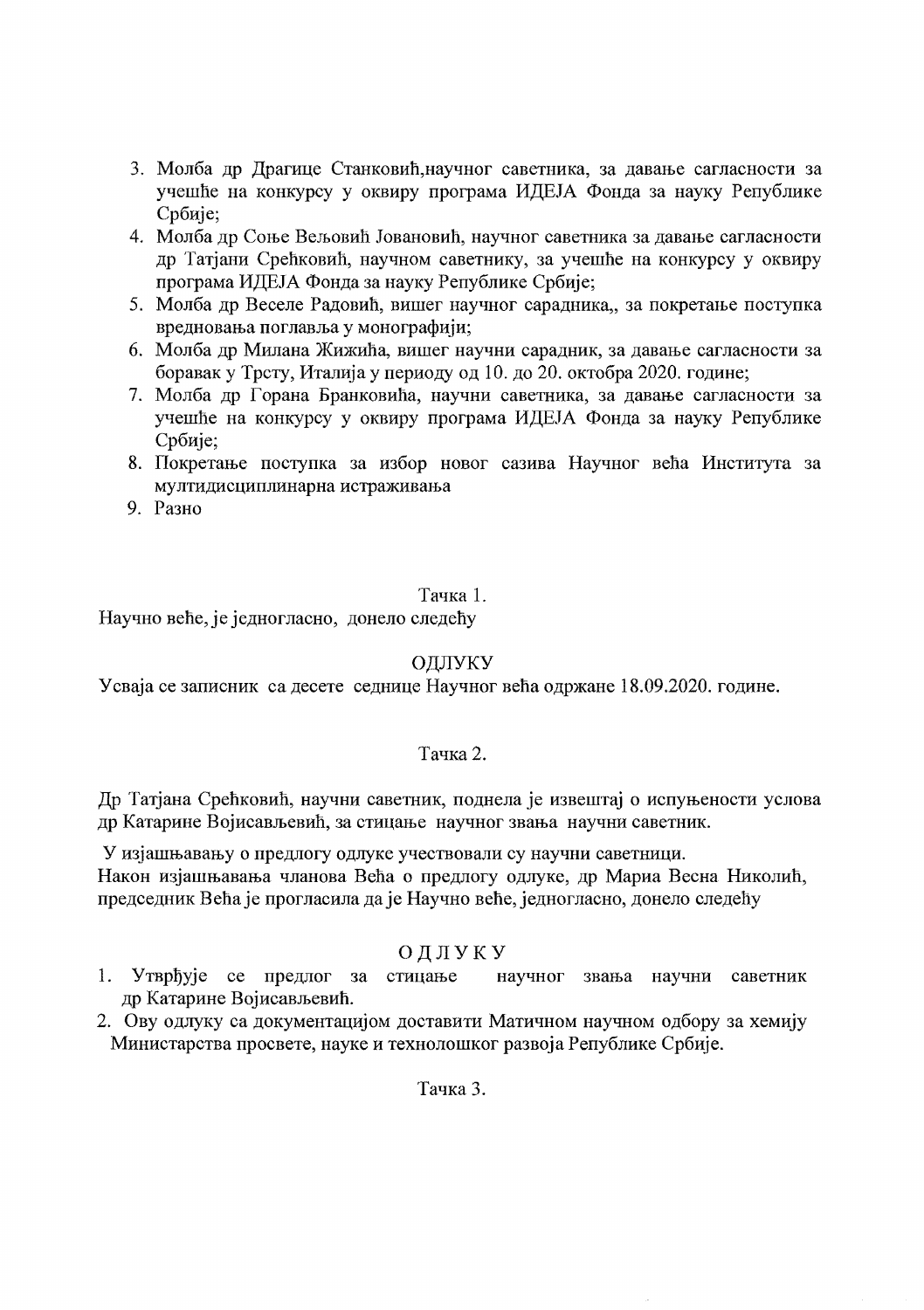Научно веће је, једногласно, донело следећу

### ОДЛУКУ

Даје се сагласност за учешће на пројекту Фонда за науку Републике Србије у оквиру програма ИДЕЈЕ др Драгици Станковић, научном саветнику са 30% радног времена.

Назив пројекта је: Sustainable management of urban grean spaces in order to prevent the expansion of alien, invasive plant species in the context climate shange, SUMAGEAPLAS. Носилац реализације пројекта је Шумарски факултет, а руководилац пројекта је др Јована Петровић, доцент.

#### Тачка 4.

Даје се сагласност за учешће на пројекту Фонда за науку Републике Србије у оквиру програма ИДЕЈЕ др Татјани Срећковић, научном саветнику са 30% радног времена.

Назив пројекта је : Novel approach to study phenolics-induced and cell-wall mediated tolerance in Solanaceae to bacterial wilt caused by Ralstonia solanacearum.

Носилац реализације пројекта је Институт за заштиту биља, а руководилац пројекта је др Татјана Поповић, виши научни сарадник.

#### Тачка 5.

Научно веће је, већином гласова, донело следећу

# ОДЛУКУ

Покреће се поступак код Матичног научног одбора за право, економију и политичке науке за утврђивање категорија објављених поглавља у монографијама за др Веселу Радовић, вишег научног сарадника.

# Тачка 6.

Научно веће је, једногласно, донело следећу

# ОДЛУКУ

Даје се сагласност др Милану Жижићу, вишем научном сараднику, за боравак у Трсту, Италија, у периоду од 10. до 20. октобра 2020. године ради извођења експеримента на Sinhrotronu Eletra у оквиру пројекта број 20200229 на тему "Structural determination of Se in the fungus *Phycomyces blakesleeanus*".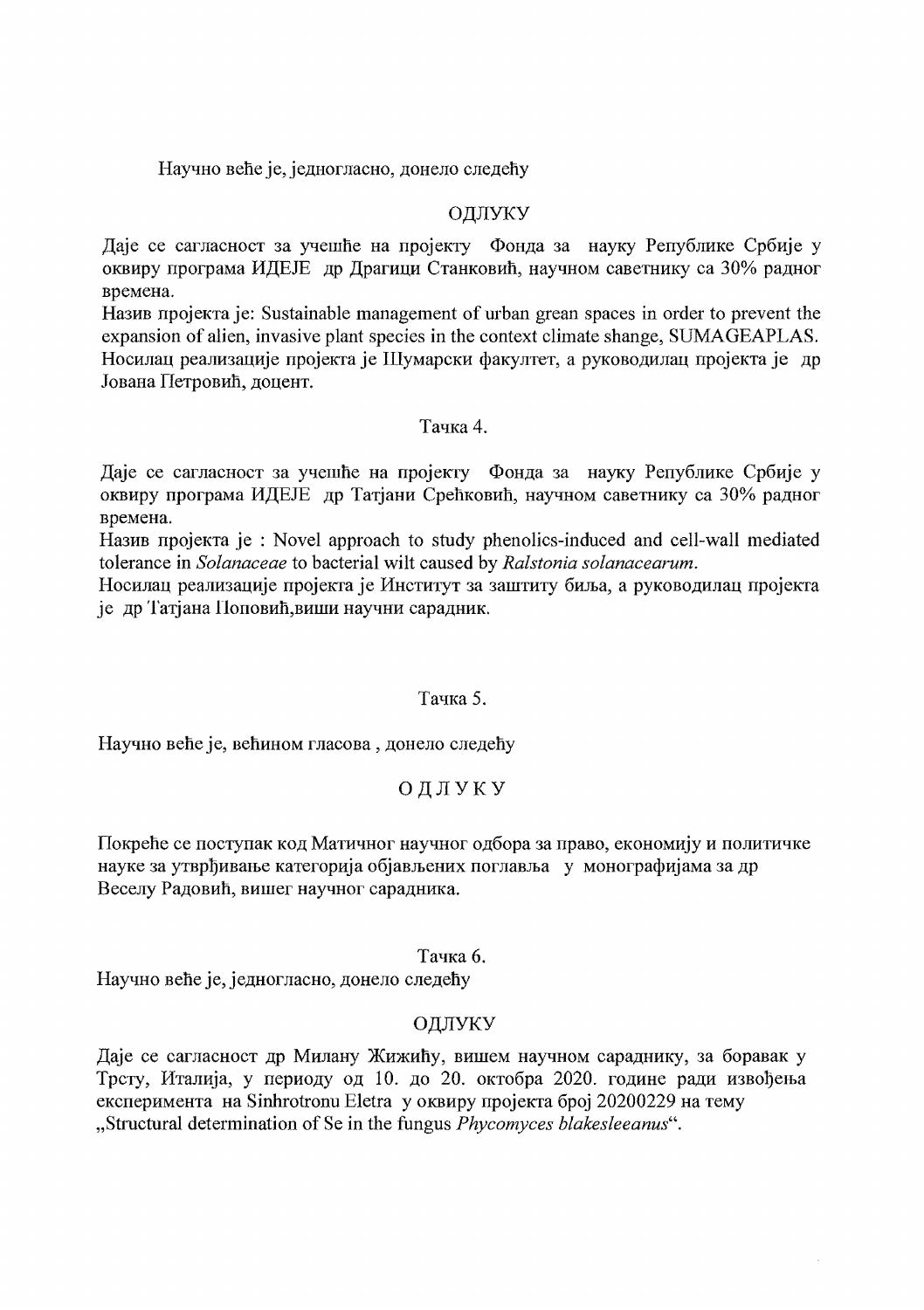#### Тачка 7.

Научно веће је, једногласно, донело следећу

### ОДЛУКУ

Даје се сагласност за учешће на пројекту Фонда за науку Републике Србије у оквиру програма ИДЕЈЕ:

1. др Горану Бранковићу, научном саветнику, руководиоцу пројекта, 30%

2. др Зорици Бранковић, научном саветнику, 28%

3. др Миладину Радовићу, Texas A&M University, 7%

4. др Катарини Војисављевић, вишем научном сараднику, 28%

5. др Милици Почуча-Нешић, научном сараднику, 22%

6. др Славици Савић, научном саветнику, BioSense, 23%

7. др Зорици Маринковић Станојевић, научном саветнику, 18%

8. др Милану Жунићу, вишем научном сараднику, 21%

9. др Данијели Луковић Голић, вишем научном сараднику, 17%

10.др Александри Дапчевић, доценту, ТМФ, 11%

11. Оливери Милошевић, истраживачу-приправнику, 25%

12. Стефану Јелићу, истраживачу-приправнику, 22%

13. Јелени Вукашиновић, истраживачу-приправнику, 25%

14. Александру Малешевићу, истраживачу-приправнику, 25%

Назив пројекта је: A new approach for multiple gas sensing with sensitivity nand selectivity (MULTISENSE).

Носилац реализације пројекта је Институт за мултидисциплинарна истраживања

#### Тачка 8.

Научно веће је, већином гласова, донело следећу

# ОДЛУКУ

1. На основу чланова 36. и 37. Статута Института за мултидисциплинарна истраживања донешеног 22.09.2020. године због промене броја чланова Научног већа покреће се поступак за избор нових чланова Научног већа Института за мултидисциплинарна истраживања.

2. Чланови Научног већа су сви научни саветници са пуним радним временом у Институту и чланови из реда виших научних сарадника и научних сарадника, са